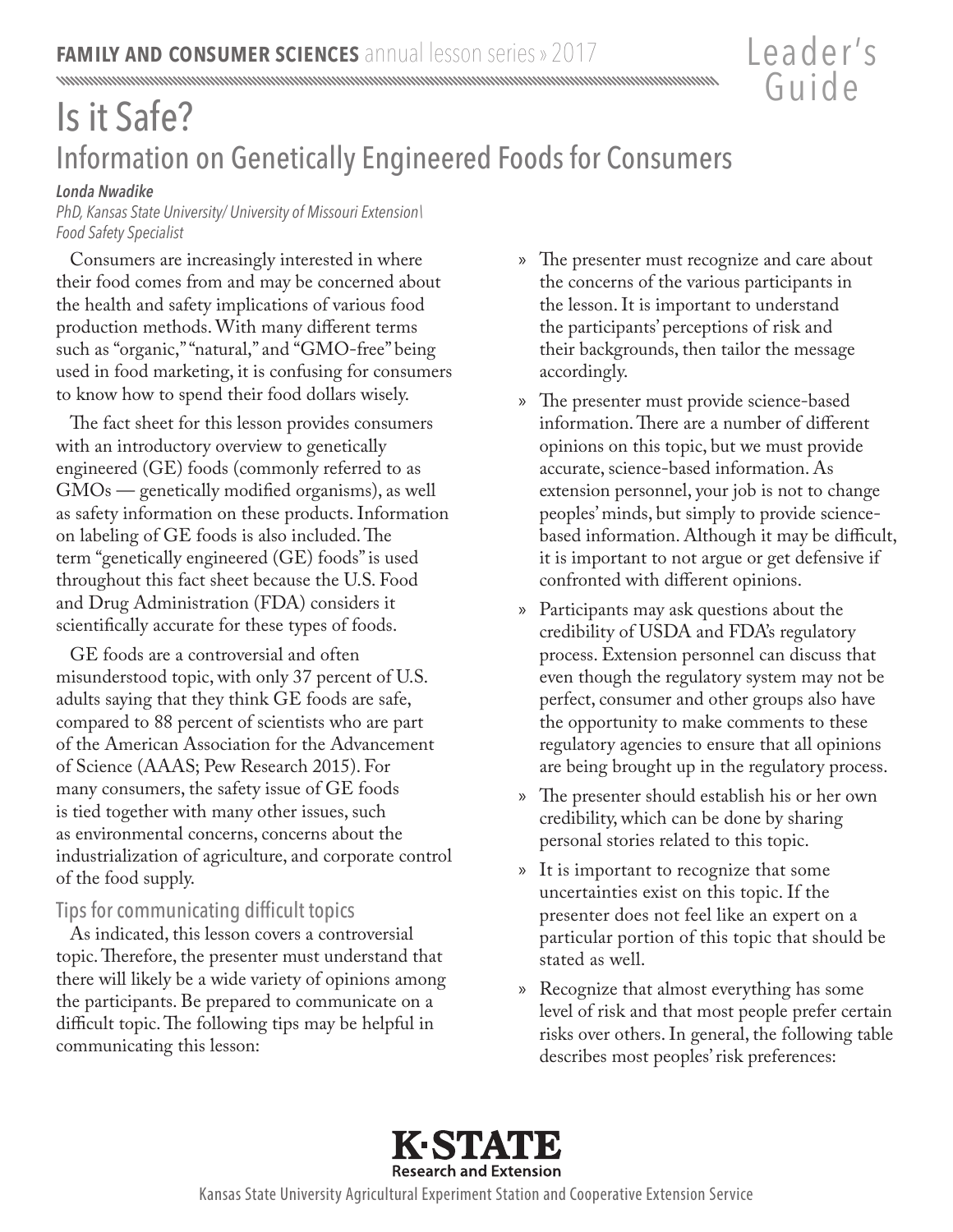#### *Is it Safe? Information on Genetically Engineered Foods for Consumers*

| <b>Generally preferred risks</b> | Less preferred risks         |
|----------------------------------|------------------------------|
| Familiar risks                   | New risks                    |
| We can control                   | We have no choice or control |

Objectives:

- » Participants will gain a general understanding of GE foods.
- » Participants will understand the general safety record of GE foods.
- » Participants will gain an understanding of the issues related to labeling of GE foods.
- » Participants will gain information to make informed decisions when purchasing food.

### Intended Audiences:

Groups of adult consumers interested in learning more about GMOs.

Before the Lesson:

- 1. Review this leader's guide (MF3282) and the fact sheet (MF3281).
- 2. Check listed references for more information.
- 3. Assemble materials including the following:
	- a. Pens or pencils
	- b. Copies of the fact sheet
	- c. Copies of the evaluation to be distributed following the program

# During the Lesson:

- 1. Give each participant a copy of the fact sheet and a pencil and allow a few minutes for each person to review the sheet.
- 2. Allow 45 to 50 minutes to teach the lesson. You can determine if you want to try to answer questions as you go along or wait until the end.
- 3. Begin by asking for a show of hands of how many participants have heard about GMOs or GE foods. You could also ask for a show of hands of how many participants have heard a variety of facts and opinions on GMOs.
- 4. Discuss the introductory paragraphs from the fact sheet. Be sure to clarify that the term genetically engineered foods" or "GE foods" will be used throughout the lesson as this is

recognized as a more scientifically accurate term for these types of foods, even though many consumers call these foods "GMOs."

- 5. Discuss that there may be a variety of opinions on this topic, but you are planning to present scientific information, focusing on the safety of these food products.
- 6. Use the accompanying PowerPoint presentation (including photos on slides) to discuss some of the key points from the fact sheet.
- 7. Depending on your audience and your comfort level, you could ask participants which food products in the U.S. food supply they think are GE.
- 8. Depending on your audience and your comfort level, you could ask participants if they have any concerns with GE foods, or what concerns they have heard others express.
- 9. Ask the participants to fill out an evaluation for the program.
- 10. Thank the audience for their participation.

References:

Funk, Cary and Rainie, Lee. January 2015. *Public and Scientists' Views on Science and Society.* www. [pewinternet.org/2015/01/29/public-and-scientists](http://www.pewinternet.org/2015/01/29/public-and-scientists-views-on-science-and-society/)views-on-science-and-society/

Nicolia, A, A. Manzo, F. Veronesi, D. Rosellini. 2013. *An overview of the last 10 years of genetically engineered crop safety research.* Critical Reviews in Biotechnology. ISSN: 1549-7801.

GMO Answers, www.gmoanswers.com

FDA. *AquaAdvantage Salmon*: Accessed December 23, 2015. www.fda.gov/AnimalVeterinary/ [DevelopmentApprovalProcess/GeneticEngineerin](http://www.fda.gov/AnimalVeterinary/DevelopmentApprovalProcess/GeneticEngineering/GeneticallyEngineeredAnimals/ucm280853.htm)g/ GeneticallyEngineeredAnimals/ucm280853.htm

FDA. *FDA takes several actions involving genetically engineered plants and animals for food*. www.fda.gov/ [NewsEvents/Newsroom/PressAnnouncements/](http://www.fda.gov/NewsEvents/Newsroom/PressAnnouncements/ucm473249.htm) ucm473249.htm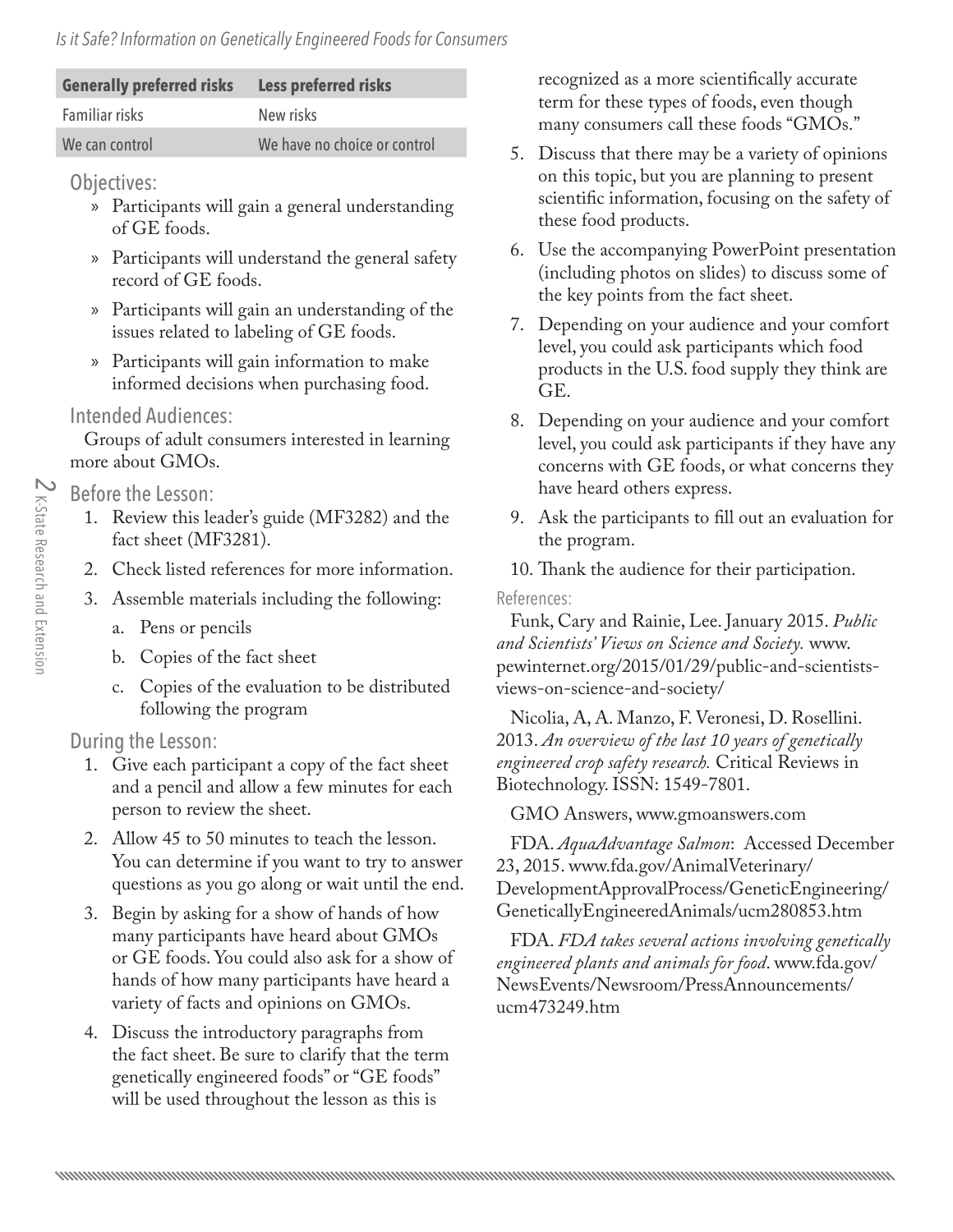Sources for Further Information:

- » IFIC, www.foodinsight.org
- » GMO Answers, www.gmoanswers.com
- » Genetic Literacy Project, www.geneticliteracyproject.org
- » Colorado State University GMO labeling: [www.ext.colostate.edu/pubs/foodnut/09371.](http://extension.colostate.edu/topic-areas/nutrition-food-safety-health/labeling-of-genetically-modified-foods-9-371/) html
- » *Process Labeling of Food: Consumer behavior, the Agricultural Sector, and Policy Recommendations.* CAST Issue Paper Number 56, October 2015.
- » *The Potential Impacts of Mandatory Labeling for Genetically Engineered Food in the United States.* CAST Issue Paper Number 54, April 2014.
- » *The Role of Biotechnology in a Sustainable Food Supply*, Book search using title.
- » *Crop Biotechnology and the Future of Food: A Scientific Assessment*. CAST Commentary QTA 2005-2 October 2005.
- » *Safety of Meat, Milk, and Eggs from Animals Fed Crops Derived from Modern Biotechnology.* CAST Issue Paper Number 34, July 2006.
- » *Evaluation of the U.S. regulatory process for crops developed through biotechnology.* CAST Issue Paper Number 19, October 2001.
- » **Note:** CAST is Council for Agricultural Science and Technology. This nonprofit organization has a main objective is to communicate sound science and presents all sides of an issues to help educate the policy makers and the public. More can be learned by visiting http://www.cast-science.org/

#### Prepared by Londa Nwadike, PhD, Kansas State University/ University of Missouri Extension Food Safety Specialist

Reviewed by:

*Karen Blakeslee, MS, K-State Research and Extension Rapid Response Center Coordinator Crystal Futrell, Johnson County Family and Consumer Sciences Agent Cary Rivard, PhD, State Extension Vegetable and Fruit Crop Specialist Curtis Thompson, PhD, State Extension Leader for Agronomy Sandy Procter, PhD, State Extension Nutrition Specialist* 

nomunimonomunimonomunimonomunimonomunimonunumonunumonunumonunumonunumonunumonunumonunumonunumonunumonunumonunu

Publications from Kansas State University are available at: *www.ksre.ksu.edu*

Publications are reviewed or revised annually by appropriate faculty to reflect current research and practice. Date shown is that of publication or last revision. Contents of this publication may be freely reproduced for educational purposes. All other rights reserved. In each case, credit Londa Nwadike, *Is It Safe? Information on Genetically Engineered Foods for Consumers, Leader's Guide*, Kansas State University, July 2016.

#### **Kansas State University Agricultural Experiment Station and Cooperative Extension Service**

K-State Research and Extension is an equal opportunity provider and employer. Issued in furtherance of Cooperative Extension Work, Acts of May 8 and June 30, 1914, as amended. Kansas State University, County Extension Councils, Extension Districts, and United States Department of Agriculture Cooperating, John D. Floros, Director.